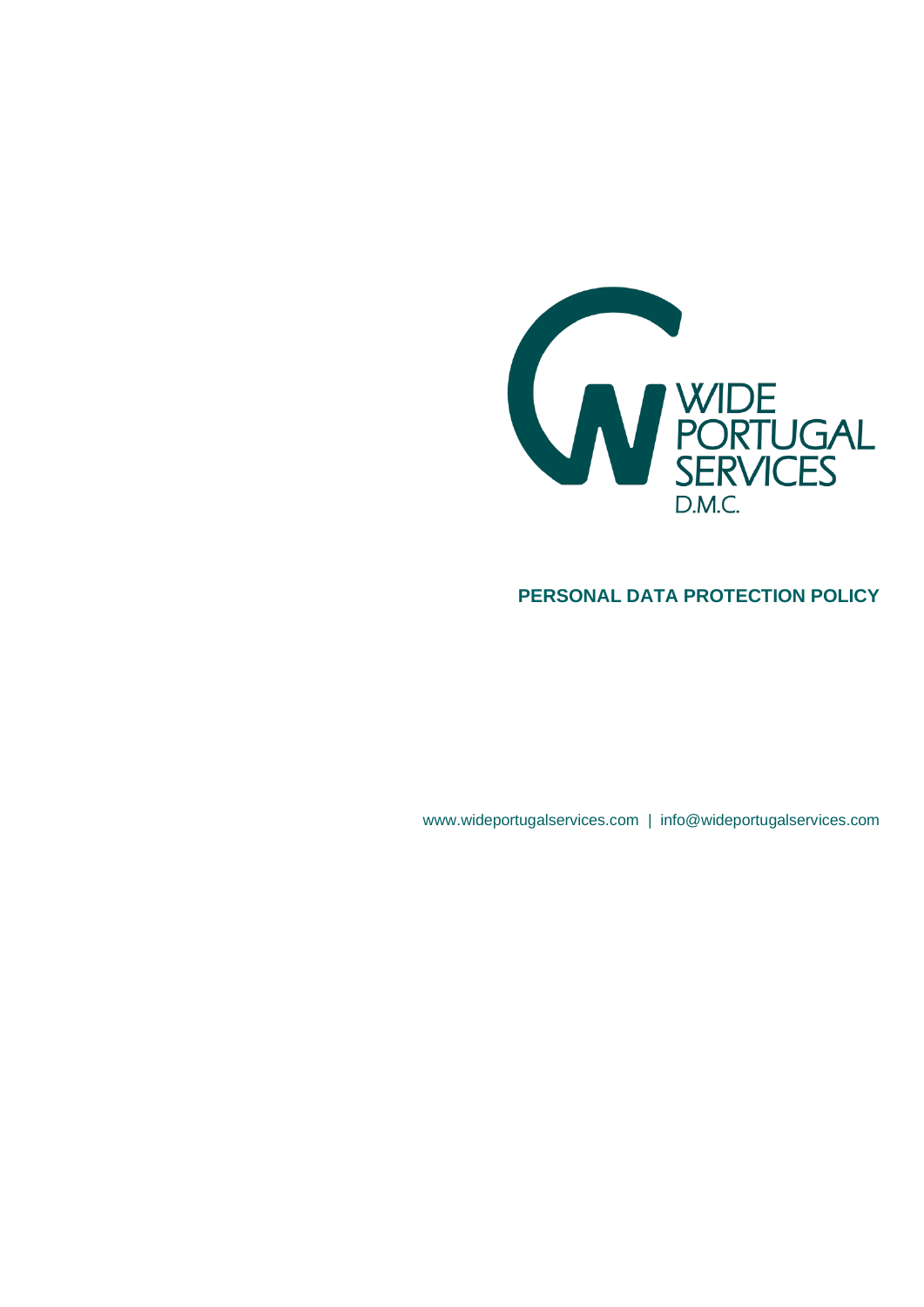

info@wideportugalservices.com www.wideportugalservices.com

 $f$  in

## **INDEX**

| 5. What personal information is disclosed to third parties?  5 |    |
|----------------------------------------------------------------|----|
| 6. What Personal Data are transferred abroad?  6               |    |
|                                                                |    |
|                                                                |    |
|                                                                |    |
|                                                                |    |
|                                                                |    |
|                                                                |    |
|                                                                |    |
|                                                                | 10 |

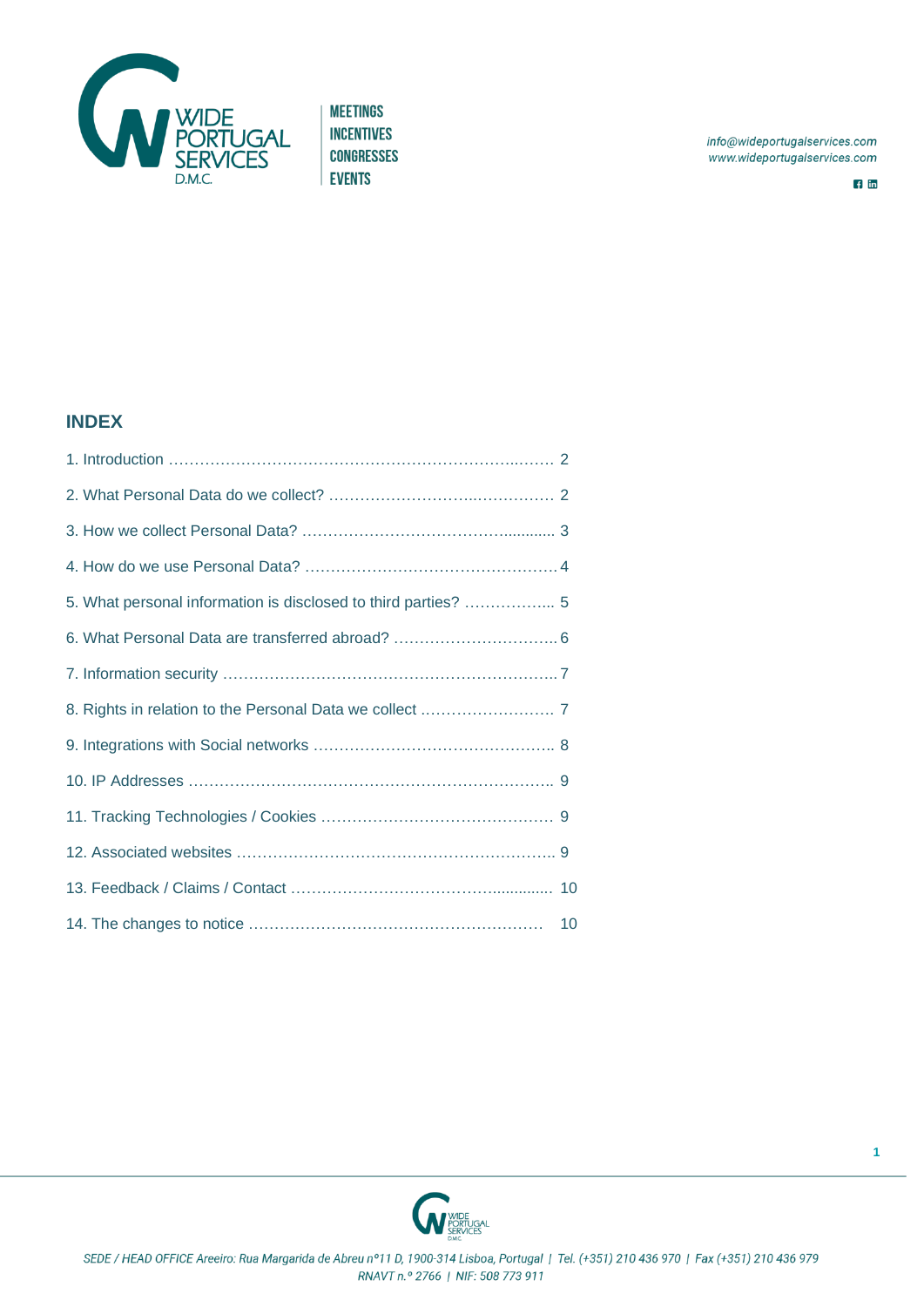

 $\overline{f}$  in

### **1. INTRODUCTION**

This Privacy Notice ("Notice") establishes how Wide Portugal Services Protects the privacy of the Personal Data of our employees, customers, partners, or any other entity with which the Wide Portugal Services relates in the context of its activity).

Being a travel agent, the Wide Portugal Services need to collect, use, and disclose Personal Data to perform the functions and business activities, including carrying out and managing travel reservations on behalf of our clients. In the Wide Portugal Services we are committed to protect the privacy and confidentiality of Personal Data and to maintain the various physical, digital, human and process related controls.

In the context of the General Data Protection Regulation 2016/679 ("GDPR") the Wide Portugal Services is a "data controller" of any personal information that is shared in the context of our relationship with our clients or other interested parties.

By providing us Personal Data, stakeholders agree that this notice apply to how we deal with Personal Data and consent that Personal Data is collected, used, and disclosed as detailed in this Notice. If stakeholders do not agree with all or part of this Notice, the stakeholders should not provide us their Personal Data. If stakeholders do not provide us their Personal Data or withdraw their consent according to this Notice, that could affect our ability provide the services or negatively affect the quality of services provided. For example, most travel bookings must be made under the traveller's full name and must include contact details and appropriate identification (e.g. passport details). We cannot make reservations without this information. There may be cases where local data protection laws impose treatment practices more restrictive than the practices defined in this notice. When that occurs, we will adjust our data processing practices to comply with these local laws data protection.

# **2. WHAT PERSONAL DATA DO WE COLLECT?**

Personal Data have the meaning given by the local data protection laws and, where the GDPR applies, the meaning given under the GDPR. Personal Data usually mean data related with a living individual who can be identified from that data; or is identifiable from the combination of that data and other available data.

Generally, the type of personal information we collect is necessary to facilitate travel arrangements, support reservations or to arrange services and / or products relating to travel on behalf of our clients.

In this regard, we usually process the following types of Personal Data about our customers:

- Contact information (such as name, home address / correspondence, telephone number, email address);
- Payment data;
- Passport detailed data;
- Loyalty programs / frequent flyer detailed data;
- Data on dietary needs and health problems (if any); and

• Other details relevant to the travel plans or required by the relevant travel service provider(s) (e.g. airlines and provider of accommodation or tourism).

When our customers contact us for other purposes, Personal Data related to those purposes may also be collected. For

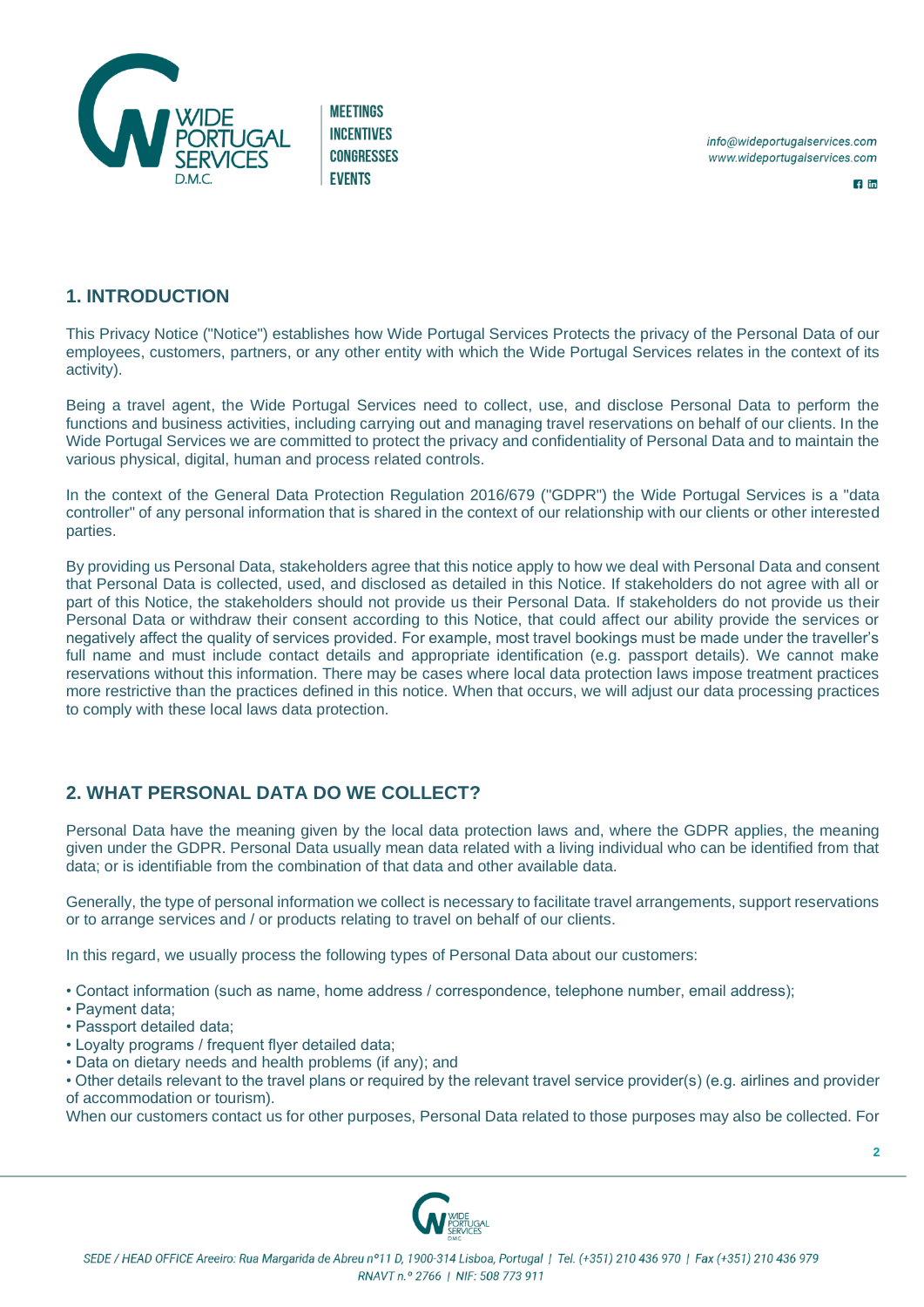

 $f$  in

example, we may collect personal information so that we may contact our customers about a contest / campaign that has signed up or to respond to a question or comment they have sent us. We also collect data necessary for use in the business activities of Wide Portugal Services and our related entities, including, for example, financial details required to process multiple transactions, video surveillance images used for security purposes, or other relevant Personal Data you may choose to provide us.

In some circumstances, we may collect Personal Data from our customers that may be considered sensitive data in accordance with local data protection laws. Sensitive data may include (without limitation) racial or ethnic origin, philosophical or religious beliefs or affiliations, sexual preferences or practices, criminal history and the alleged commission of an offense, affiliation to political, professional, or commercial associations, biometric and genetic information, financial data, and health data. We will only collect sensitive data in accordance with local data protection laws, with explicit consent of the subject and where the data is reasonably necessary or directly related to one or more of our functions or operational activities (for example, travel), unless required or permitted to do so by law. To the extent permitted or required by local data protection laws, our customers consent that we use and disclose your sensitive data solely for the purpose for which it was collected, unless we subsequently receive your consent for another purpose. For example, if our clients provide us with health information related to travel insurance that they wish to do, customers consent that we use and disclose such health information on their behalf in the contacts made with the entity that promotes such travel insurance. Another example is when our customers can divulge their religious beliefs because they are interested, for example, in certain vacation packages, the use and disclosure of this information to make the trip operational. We will not use sensitive data for purposes other than those for which it was collected, unless we receive consent for another purpose.

## **3. HOW WE COLLECT PERSONAL DATA?**

We will only collect Personal Data in accordance with local data protection laws. We generally collect Personal Data in the context of contacts with our customers. We will collect this data directly from our customers, unless it is unreasonable or impractical to do so.

Generally, this collection will occur when customers:

- contact us in person, by phone, letter, e-mail;
- visit us through our website; or
- contact us through social networks.

We may also collect Personal Data when:

- purchase or ask questions about travel plans or other products and services;
- enter contests or register in campaigns / promotions;
- sign up to receive marketing communications (for example, e-newsletters);
- request leaflets or other information

Unless they choose to do so under a pseudonym or anonymously, we may also collect Personal Data from our customers in the context of surveys or when they provide feedback.

In some circumstances, it may be necessary to collect Personal Data from our customers from third parties. This includes

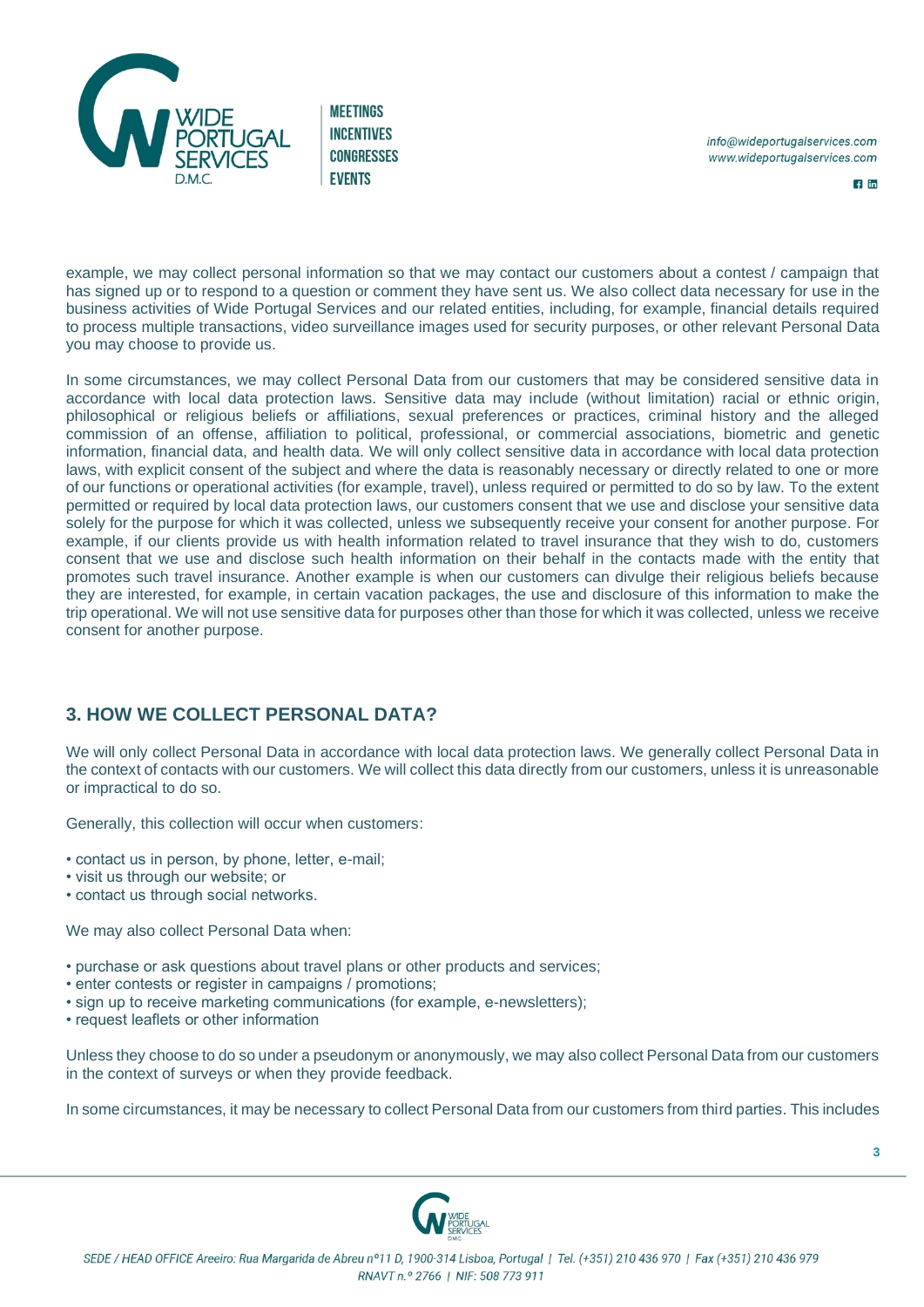

 $f$  in

cases where a person makes a travel reservation on behalf of another person (s) (for example, a family reservation, a group, or a booking made by an employer). When this happens, we have the authority of the person making the travel reservation to act on behalf of any other traveller in the reservation, as well as with the consent of that person to collect, use and disclose Personal Data in accordance with this Notice. Our clients should inform us immediately if they know that their personal information has been provided to us by another person without their consent or if they have not obtained the consent before providing us with the Personal Data of another person.

We make every effort to maintain the accuracy and completeness of the Personal Data we store and to ensure that all Personal Data is up-to-date. However, any interested party may contact us immediately if there is any change to their Personal Data or if they are aware that we have inaccurate Personal Data (see section 13 below). We will not be liable for any losses arising from any inaccurate, inaccurate, defective, or incomplete personal information that the Interested Parties, or anyone acting on your behalf, may provide to us.

### **4. HOW DO WE USE PERSONAL DATA?**

We will only process Personal Data when:

- Consent has been given for such processing (which may be withdrawn at any time, as detailed in section 8 below);
- Processing is necessary to provide our services;
- Processing is necessary for compliance with legal obligations; and / or

• Processing is necessary for our legitimate interests or for any third party receiving Personal Data (as detailed in sections 5 and 6 below).

When you contact us regarding an inquiry or travel reservation, the purpose for which we collect your personal information is generally to provide you with travel advice and / or to help you book travel-related products and services. However, the purpose of the collection may be different depending on the specific circumstances disclosed in this Notice (e.g. collection of Personal Data for participation in a contest, provision of feedback, etc.).

When a customer makes a reservation or organizes travel-related products and services with our support, we generally act as an agent for travel service providers (e.g. for a hotel). In this case, we process Personal Data as necessary to provide the requested services. This usually includes the collection of Personal Data for internal purposes as described in this Notice, and for the travel service provider for whom we act as an agent (for example, to provide contracted services). For example, if you book a flight through Wide Portugal Services, we will use the Personal Data to allow the flight to be booked and we will disclose the Personal Data to the airline to allow it to provide the flight service.

We may share data with our travel service providers (hotels, airlines, car rental companies or other providers related to travel reservations). These travel service providers may also use the Personal Data as described in their respective privacy policies for additional information that facilitates booking the trip or providing the services requested. We recommend that our Customers review the privacy policies of any travel service providers that are purchased through Wide Portugal Services. We will provide copies of all relevant terms, conditions, and privacy policies of travel service providers upon request.

We act as agents for or on behalf of many thousands of travel service providers worldwide, so it is not possible to refer in this Notice to all the travel service providers for which we operate (in particular their locations). For more information on disclosure of Personal Data to travel service providers located outside the RGPD context, see section 6 below.

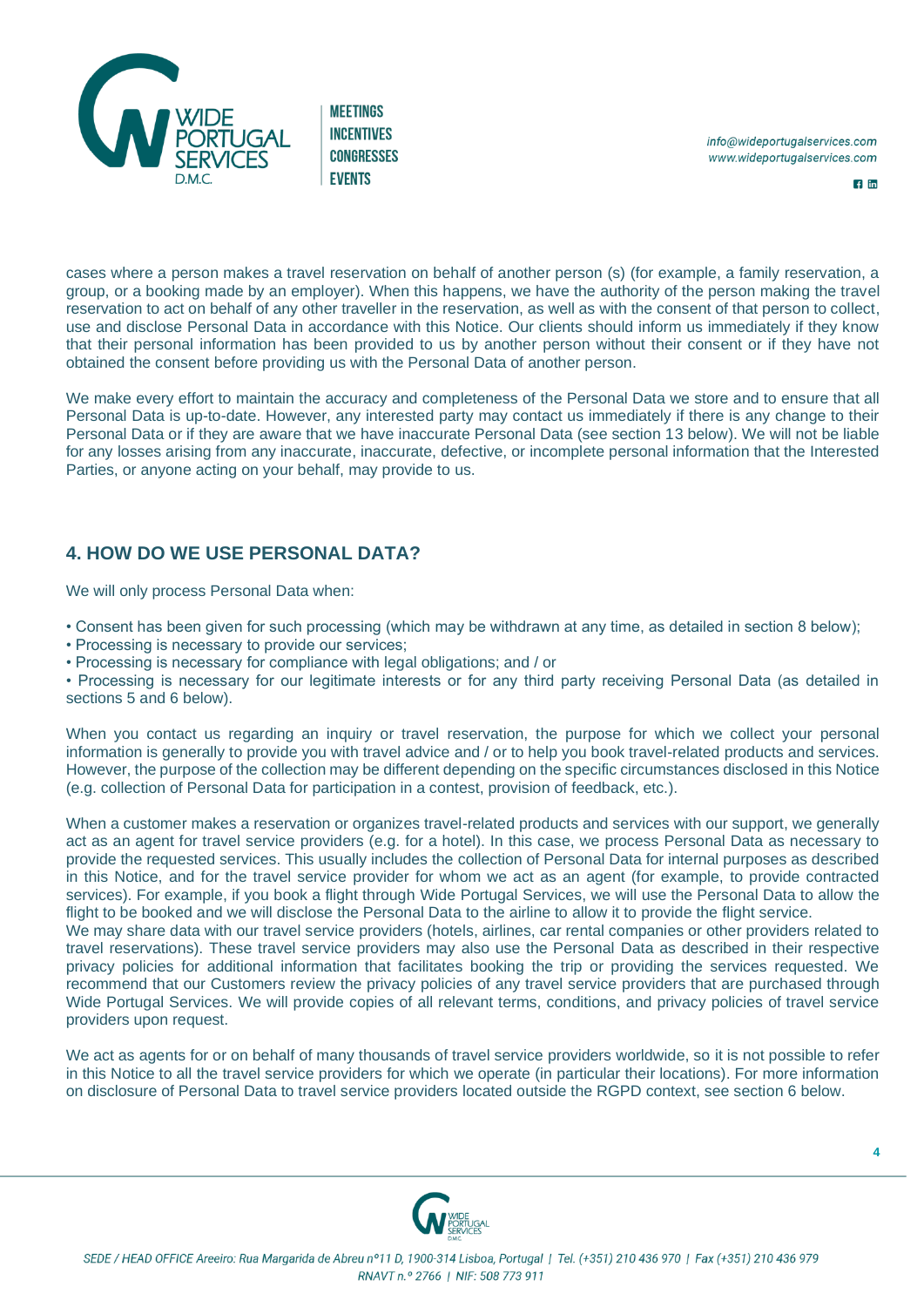

 $f$  in

If there is any concern regarding the transfer of Personal Data to a travel service provider, or if further information is required, please refer to section 13 of this Notice.

The purposes for which we collect Personal Data also include:

- provide services or tools that our customers choose to use (for example, keeping travel preferences on our website on a wish list or storing Personal Data to enable early filling in of online forms);
- identification of fraud or errors;
- legal or regulatory compliance;
- develop and improve our products and services;
- maintaining or improving the relationship with our Clients, namely by creating and maintaining a customer profile that allows the delivery of a service aligned with their preferences;
- market research, customer satisfaction assessment and feedback on the services we provide;
- facilitate the participation of our Clients in loyalty programs;

• analysis related to our business and services, including, but not limited to, sales and travel destination preference trends;

- internal organization and accounting;
- compliance with applicable legal obligations or applicable customs / immigration requirements related to travel; and

• other purposes as authorized or required by law (e.g. to prevent a life threatening, health or safety protection, or to enforce the legal rights of the Wide Portugal Services).

Where permitted by local data protection laws, we may use Personal Data to perform marketing activities related to our (and third party) products and services that we believe may be of interest to our Customers, unless they have requested to not receive such data. information. These campaigns may include, but are not limited to, email submissions, digital marketing, and other electronic notifications. Personal Data will be used to send digital marketing material (including enewsletters, e-mail, SMS, MMS, and IM) if the Customers have chosen to receive it. Customers can sign up to receive e-newsletters and other promotional / digital marketing materials by following the relevant links on our website or requesting that one of our collaborators do so.

Any individual who does not wish to receive promotional / marketing material from us, participate in market consultations or receive other types of communication should refer to sections 8 and 13 of this Notice.

### **5. WHAT PERSONAL INFORMATION IS DISCLOSED TO THIRD PARTIES?**

At Wide Portugal Services we do not sell, rent, or exchange Personal Data. Personal Data will only be disclosed to third parties in accordance with the provisions of this Notice and in accordance with local data protection laws (note: in this Notice the reference to "disclosing" includes transferring, verbal, or written sharing, sending, or making available data to another person or entity).

Personal Data may be disclosed to the following types of third parties:

• contracted entities, suppliers, and service providers, including:

- in each of the circumstances described in section 4 ("How do we use Personal Data?");
- providers of ICT solutions that support us in delivering products and services (such as any external data-hosting

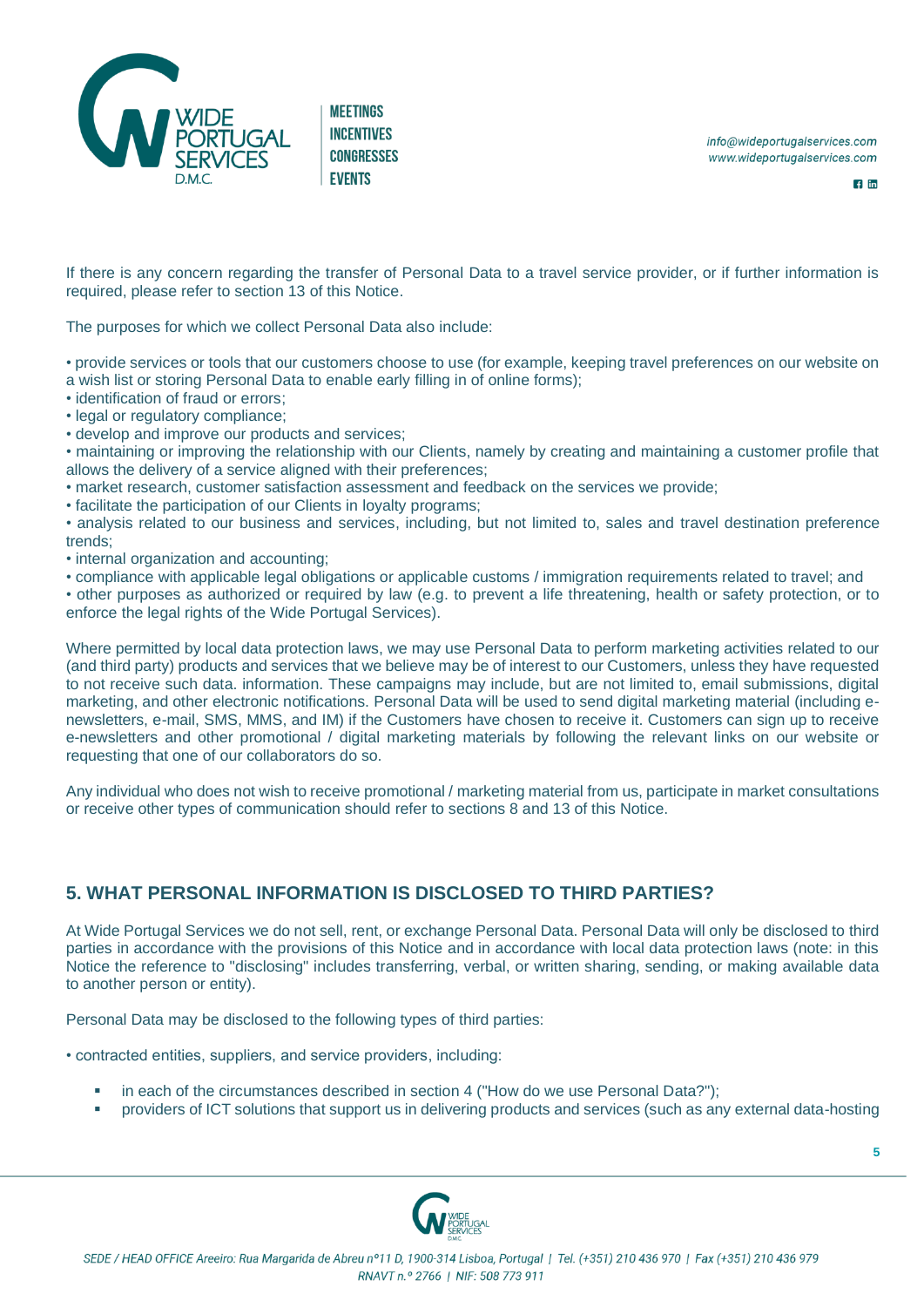

 $f$  in

providers we can use);

- **•** publishers, printers, and distributors of marketing material;
- **■** organizers of events and exhibitions;
- marketing or market consulting agencies;
- courier services or courier services; and
- external consultants (such as lawyers, accountants, auditors, or recruitment consultants);

• travel service providers such as travel wholesalers, tour operators, airlines, hotels, car rental companies, transfer managers and other related service providers;

• any third party to whom we assign or transfer any of our rights or obligations;

- people making travel reservations on behalf of others (for example, a family member, friend, or co-worker);
- Employers, in the context of corporate, corporate or government business trips;

• contact persons (for example, a family member) when our Customers are not contactable, and the contact is in our opinion of Customer's interest (e.g. where the person is concerned about their well-being or needs acting on behalf of Customer due to unforeseen circumstances);

- as required or authorized by applicable law, and to comply with the legal obligations of the Wide Portugal Services;
- customs or immigration services to comply with applicable legal obligations in the context of travel;

• government agencies or public authorities to comply with valid and authorized requests, including court orders or other valid legal process;

• regulatory authorities or law enforcement authorities, including for fraud protection and related security purposes; and • supervisory agencies where there is suspicion of illegal activity and that the Personal Data are a necessary part for investigation or denunciation of the subject.

In addition to the above, we will not disclose personal information without consent, unless we believe disclosure is necessary to reduce or prevent a threat to life, health or safety of an individual, public health or safety, or for an action (e.g. prevention, detection, investigation, or punishment of criminal offenses), or where such disclosure is authorized or required by law (including applicable data protection / privacy laws).

On the websites or social networks of Wide Portugal Services users may choose to use certain third-party resources with which we associate. These features, which may include social networking tools and geolocation, are operated by third parties, and are clearly identified as such. These third parties may use or share Personal Data in accordance with their own privacy policies. We recommend consulting third-party privacy policies if you consider these relevant tools.

### **6. WHAT PERSONAL DATA ARE TRANSFERRED ABROAD?**

We may disclose personal information to certain recipients abroad as described below. We will ensure that such international transfers are necessary for the execution of a contract between our Customers and third parties abroad or that are subject to appropriate or adequate safeguards as required by local data protection laws (e.g. GDPR). We will provide copies of the relevant safeguards documents upon request (see section 13 below).

It is possible that Personal Data are transferred for a foreign entity located in a jurisdiction where it is not possible to guarantee a data protection level equal to that in the context of GDPR. In these cases, the Wide Portugal Services you cannot be responsible for how these recipients handle, store, and process your Personal Data.

(a) Related entities abroad

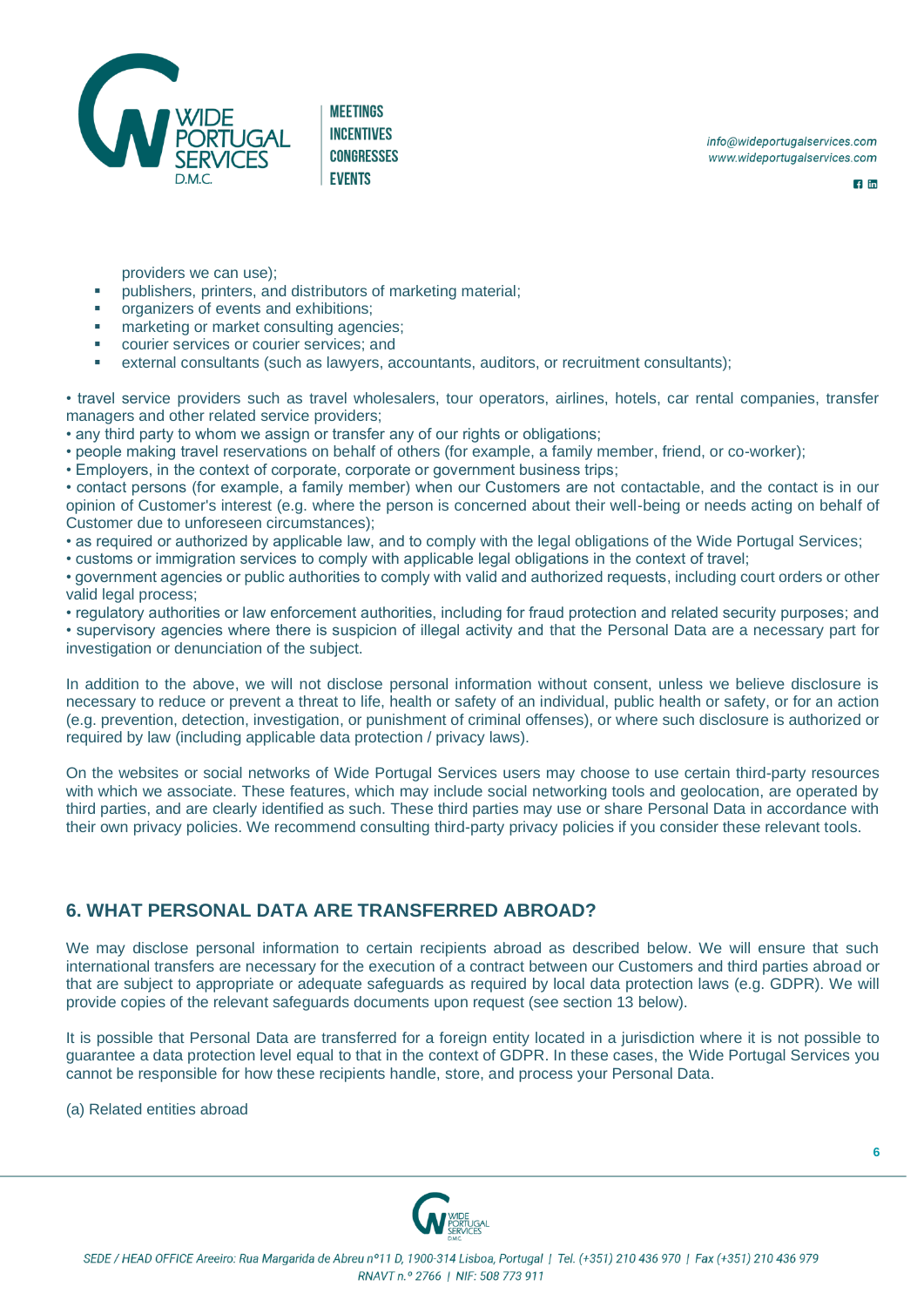

 $f$  in

The Wide Portugal Services operates a global business, including operations in Portugal. Personal data may be disclosed with our related entities abroad for support in the travel reservation and / or to enable administrative, consultative, or technical services, including the storage and processing of such data.

#### b) Travel service providers located abroad

To provide our services, it may be necessary for us to disclose personal data to relevant suppliers of travel services abroad. We deal with many different travel service providers around the world, so the location of a relevant travel service provider will depend on the travel services provided. Relevant travel service providers will in most cases receive personal data in the country in which they will provide the services or on which their business is based.

#### (c) Our service providers located abroad

We may also have to disclose personal data to service providers located abroad for supporting the provision of services, including the storage and processing of such data. Generally, we will only disclose personal information to such recipients abroad in the context of a travel reservation and / or to allow the provision of administrative and technical services provided on our behalf.

If there is any specific doubt as to where or for whom personal data can be sent, see section 13 of this Notice.

### **7. INFORMATION SECURITY**

At Wide Portugal Services we are committed to protecting Personal Data by implementing and maintaining appropriate technical and organizational control measures to ensure a level of safety aligned with the risks related to:

- accidental or illegal destruction;
- loss; unauthorized alteration or disclosure;
- or improper access to Personal Data transmitted, stored, or processed.

The Wide Portugal Services regularly monitors and reviews security controls and strives to protect Personal Data in the same way that it protects sensitive Business Information.

The Wide Portugal Services destroys or de-characterizes Personal Data whenever they cease to be relevant to the business or as required by law.

## **8. RIGHTS IN RELATION TO THE PERSONAL DATA WE COLLECT**

Should any interested party that the Wide Portugal Services have Personal Data intend to:

• update, modify, delete, or obtain a copy of Personal Data; or

• restrict or prevent the Wide Portugal Services from using any personal information, including withdrawing any consent you have previously given for the processing of such information; or

• obtain a copy of personal information that has been processed based on the consent or as required to perform a contract.

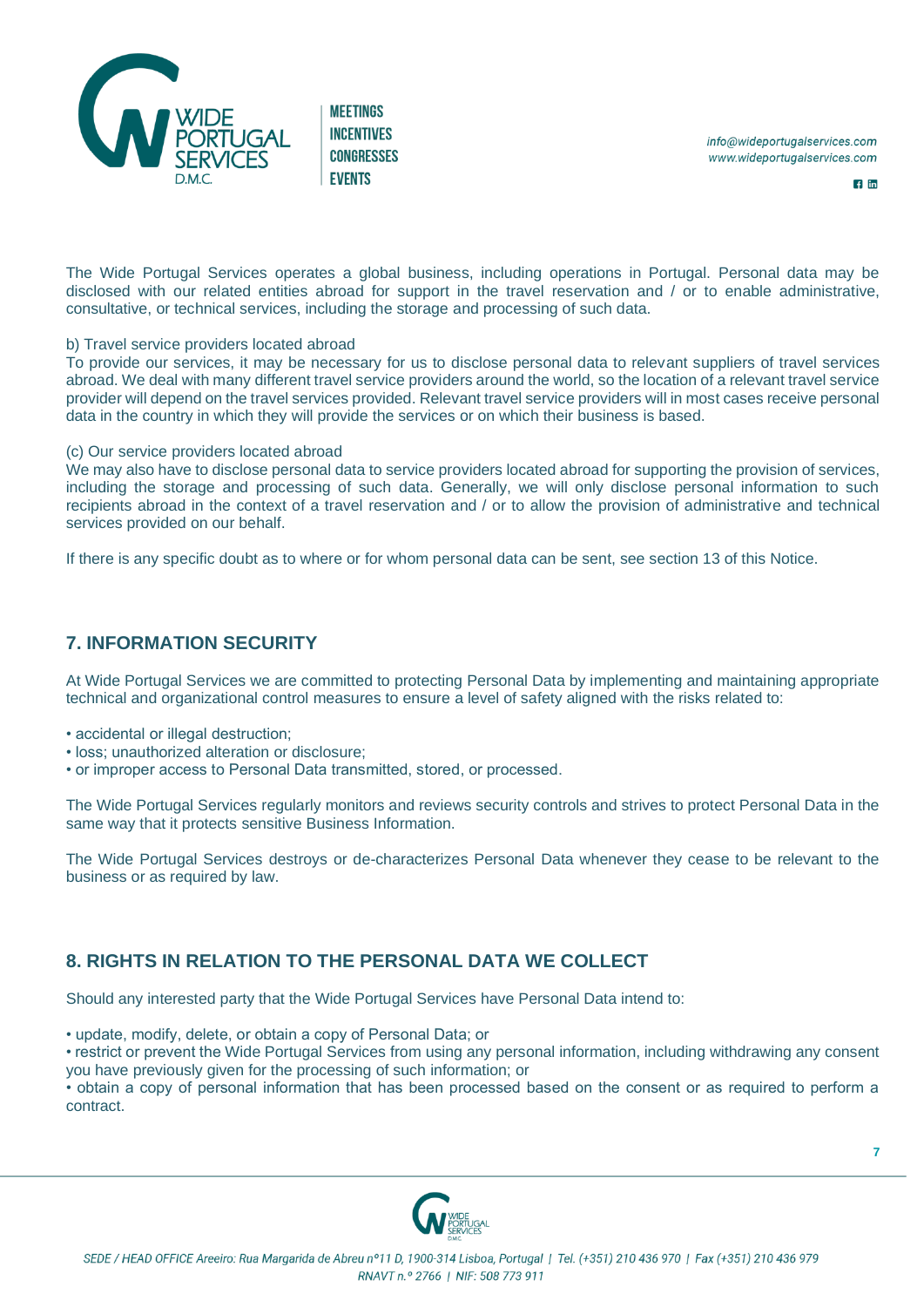

 $f$  in

Interested parties must formally submit the request to Wide Portugal Services through the contacts identified in section 13 of the Notice. After the request will be given an acknowledgment of the same and information will be given on the deadline within which the information will be made available.

The Wide Portugal Services will make every effort to respond to such requests within one month or less, although it may be necessary to extend this period for complex requests.

In addition, Wide Portugal Services reserves the right to deny access to the Information for any reason permitted by applicable law. If the request for access or correction of the Information is denied, the reasons for such refusal will always be communicated in writing, unless it is unreasonable to do so or when required by local data protection laws.

All communications related to requests for access to Personal Data must be made formally in writing to the Data Protection Officer through the contacts indicated in section 13 of the Notice.

If Wide Portugal Services is requested to restrict or stop using Personal Data, withdrawing the consent previously provided for the processing of Personal Data, the ability to provide services or the quality of services may negatively impact the services. For example, most travel reservations must be made under the traveller's full name and must include contact details and appropriate identification (e.g. passport details), and reservations cannot be made without this information.

Personal Data shared with Wide Portugal Services should be accurate and individuals agree to update them whenever necessary. In addition, they agree that, in the absence of any update, Wide Portugal Services may assume that the submitted data is correct.

Any individual may at any time ask Wide Portugal Services to stop sending marketing communications and may use the cancellation links provided in the marketing emails or through the contacts indicated in section 13 Notice.

In any of the situations listed above, it may be requested to provide a valid means of identification that the applicant proves his / her identity and thus ensure that the Wide Portugal Services fulfils its security obligations and prevents the unauthorized disclosure of Personal Data.

The Wide Portugal Services reserves the right to charge a reasonable administrative fee following any manifestly unfounded or excessive requests regarding access to Personal Data or for any additional copies of Personal Data requested.

### **9. INTEGRATIONS WITH SOCIAL NETWORKS**

The Wide Portugal Services websites and mobile applications can use social networking features and tools (like "Like" and "Share" buttons), ("Social Networks Resources"). These features are provided and operated by outside companies (for example, Facebook) and hosted by outside companies or directly on our website or mobile application. Social Networks Resources may collect data related to the page visited on the website / mobile application, the IP address and may set cookies to allow the RS Feature to function properly.

If the user has activated social networking accounts, then they may be able to share data about visiting and using our

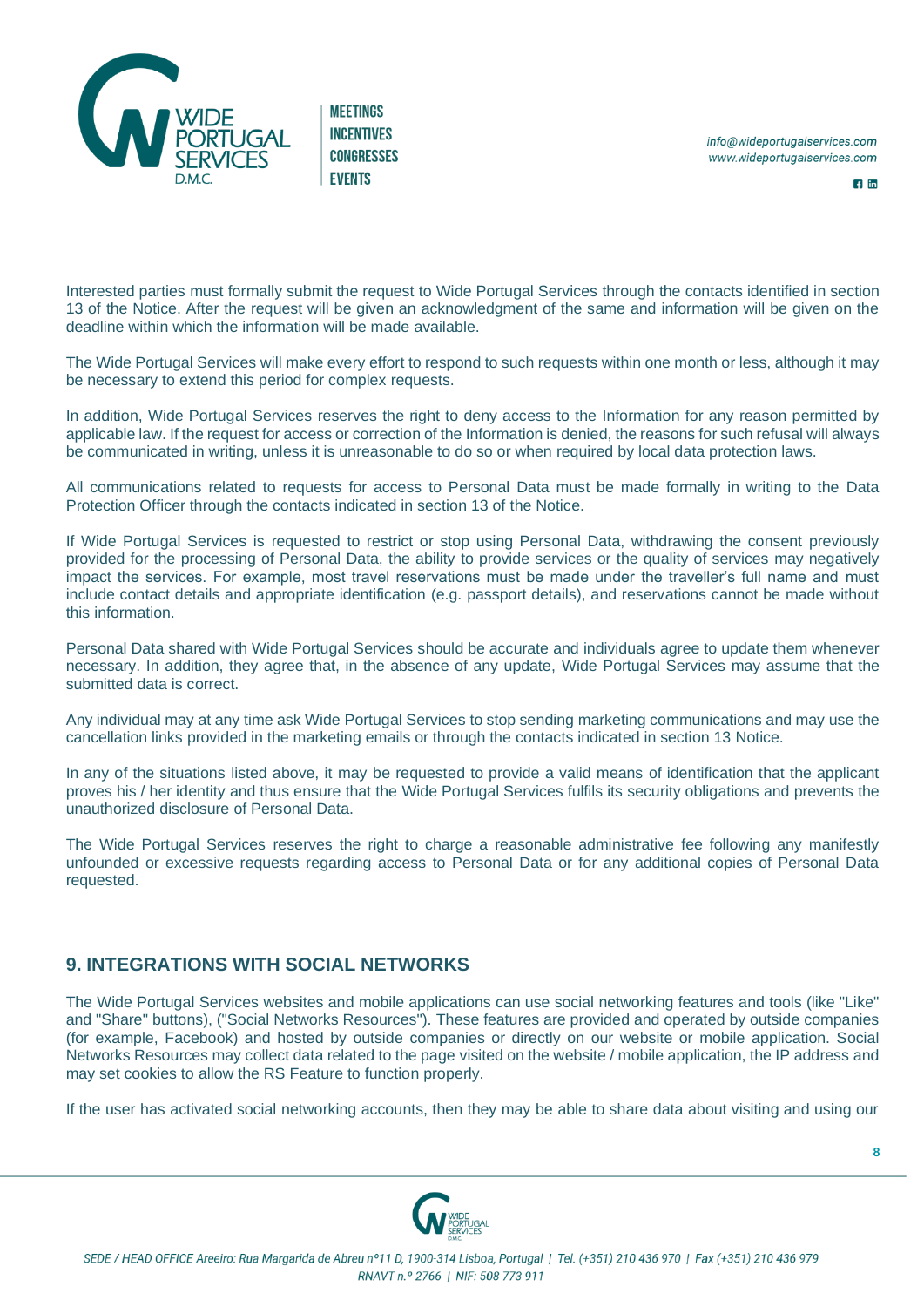

 $f$  in

website or mobile application with social network accounts. Likewise, interactions with RS resource can be registered by third parties. In addition, the external company may share with Wide Portugal Services personal data in accordance with its policies, such as your name, profile picture, friend lists or any other information you have chosen to make available, and we may share data with the outsourced company for promoting the marketing directed through the platform of social networks. Users can manage data sharing and turn off targeted marketing in the privacy settings of their social networks.

All interactions with Social Networks Resources are governed by the privacy policy of the external company that provides them. More information on the data protection practices of these companies should be consulted directly in the privacy policy of these companies.

### **10. IP ADDRESSES**

When a user accesses the website, uses any mobile device or digital matches of the Wide Portugal Services servers, they can record data relating to the device or network that the user uses, including the IP address. An IP address is a series of numbers that identify a computer and are usually assigned when you access the Internet.

IP addresses can be used by Wide Portugal Services to administer systems, investigate security issues and compile anonymous data about the use of the website and / or mobile applications. IP addresses may also be associated with other personal data available about individuals for the purposes described above (for example, to better tailor marketing and advertising materials, provided the user has chosen to receive digital marketing).

## **11. TRACKING TECHNOLOGIES / COOKIES**

Wide Portugal Services may use web analytics services from outside vendors on their websites and mobile applications, such as those listed in the "Cookies Policy". Providers of these services may use technologies such as cookies and web beacons to help analyse visitors using websites and applications.

For information on the use of cookies and tracking technologies please refer to the Wide Portugal Services Cookies Policy.

## **12. ASSOCIATED WEBSITES**

The Wide Portugal Services websites may contain links to third-party sites over which the Wide Portugal Services has no control. Is not responsible for the privacy practices or the content of any associated websites. Wide Portugal Services recommends reading the privacy policies of any associated websites that are visited, as their privacy policies and practices may be different from those of Wide Portugal Services.